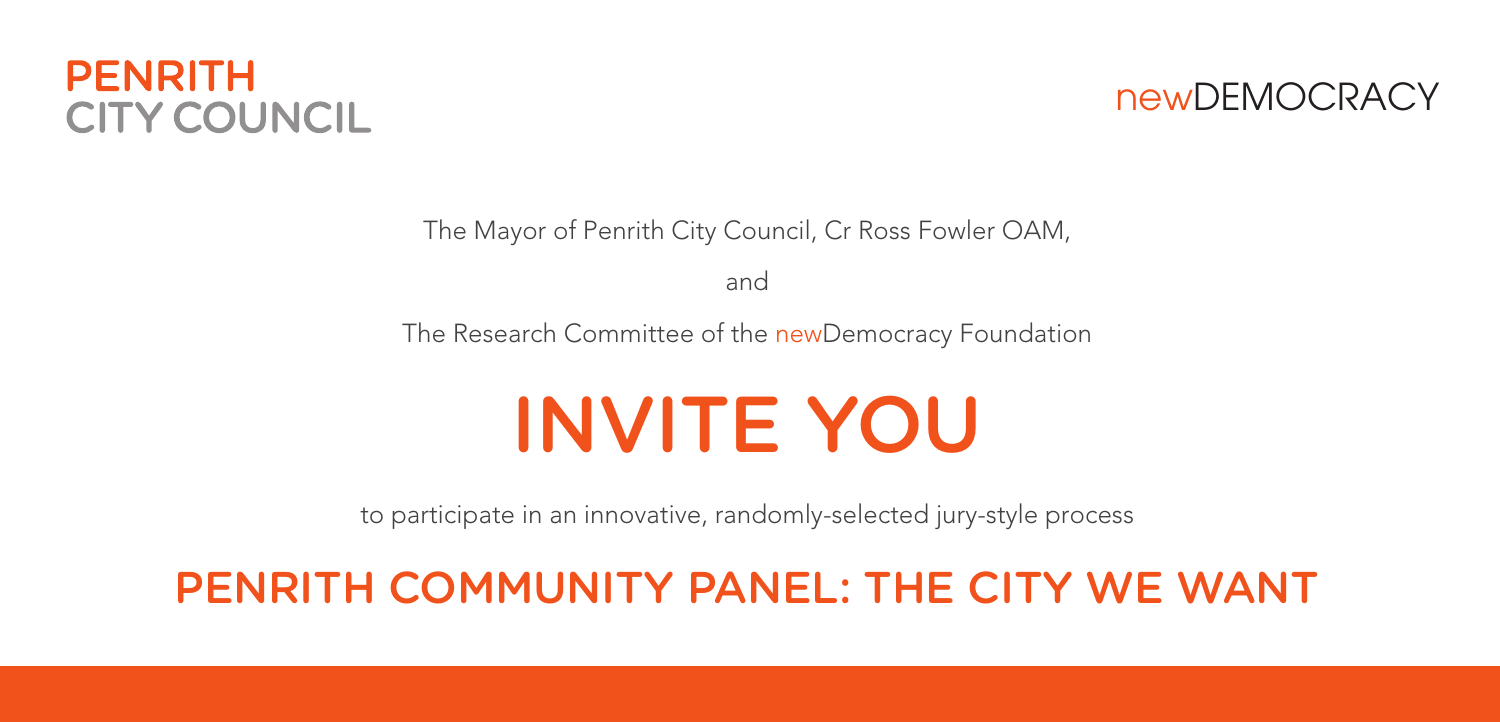## TOPIC:

The Community Panel is asked to advise Council on What local services and infrastructure do we need in Penrith?

Like every government Penrith City Council has more things to spend money on than we can afford. The Council's 2015/16 budget is \$237m and we have identified over \$298m of future infrastructure needs, over the medium to long term, that will require funding from other sources.

What should we do and to what level of quality, and how should we pay for it?

## SELECTION:

## AUTHORITY:

The Mayor and Councillors will meet with the Community Panel in person to discuss which of your recommendations will be implemented.

It is the intention of Council to implement as many of the Panel's recommendations as possible – however the final decision rests with the elected Mayor and Councillors.

You have been randomly selected to be involved as a community member of the City of Penrith. This invitation has been sent to 5,000 people just like you in the local community.

From acceptances to this invitation the Foundation will conduct a random selection (similar to a jury selection) in order to approximately match the population profile of the Penrith local government area. This ensures the group of 35 community members selected is representative of the wider community.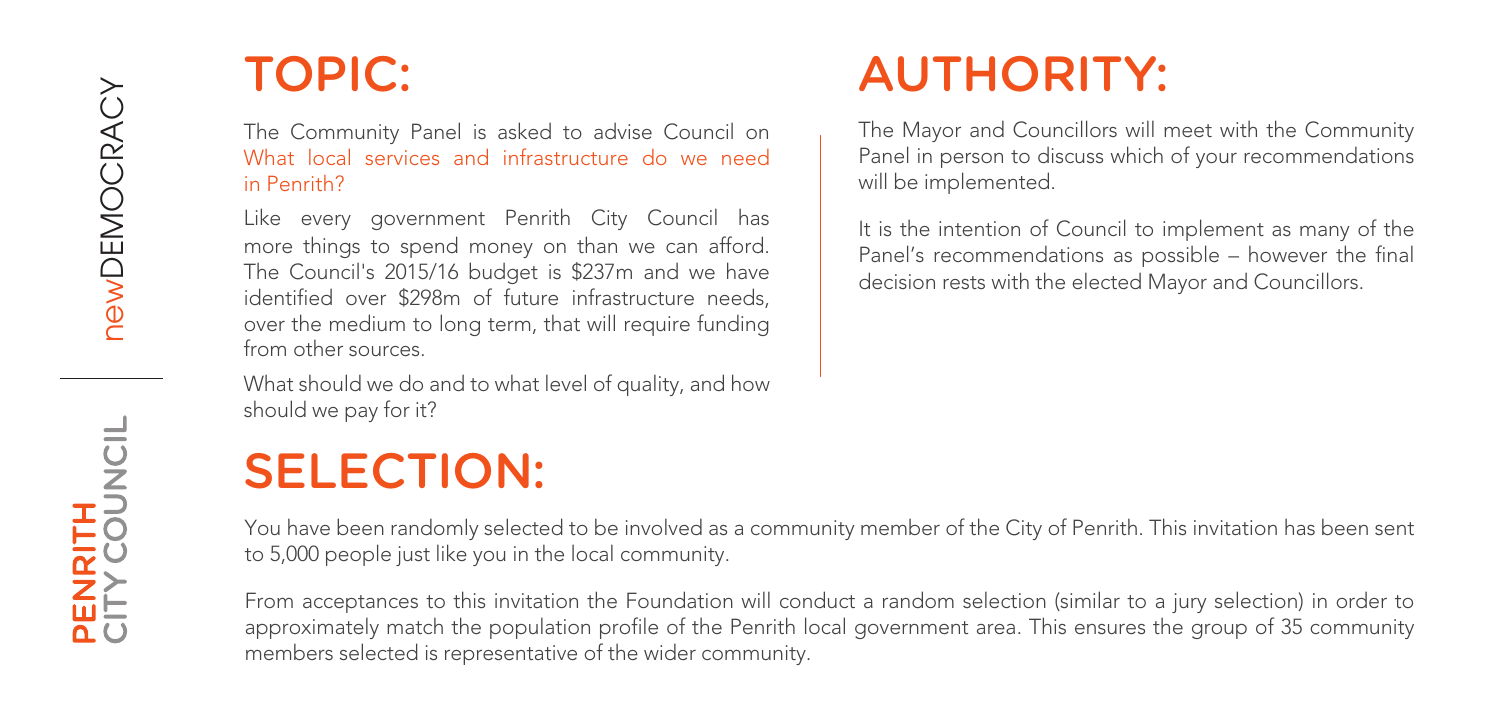#### HOW:

You will be provided with open access to Council information and given time to reach informed, consensus style recommendations in a process designed by newDemocracy to allow the group to make its own decisions.

A one off payment of \$500 will be made to recognise your time and commitment to this process.

Meals will be provided at the Community Panel's meetings.

## RSVP:

Register before Monday 10th August 2015 by clicking on the RSVP button at newdemocracy.com.au/rsvp

Further information: Contact newDemocracy on 0467 066 185 or PenrithProjectHelp@newdemocracy.com.au

Community members whose primary employment is a party political role are ineligible for selection.

## WHEN AND WHERE:

The Community Panel will meet in person on six occasions

Day 1 - Saturday 5th September, 9:30am – 4:30pm Penrith City Council Civic Centre, Passadena Room (Level 1), 601 High Street, Penrith

Day 2 - Saturday 26th September, 9:30am – 4:30pm Penrith City Council Civic Centre, Passadena Room (Level 1), 601 High Street, Penrith

Day 3 - Saturday 17th October, 9:30am – 4:30pm St Marys Community Centre, Cnr Great Western Hwy and Mamre Road, St Marys (access via 29 Swanston Street, St Marys)

Day 4 - Saturday 7th November, 9:30am – 4:30pm Cranebrook Neighbourhood Centre, 17-35 Hoskings Street, Cranebrook

Day 5 - Saturday 21st November, 9:30am – 4:30pm Penrith City Council Civic Centre, Passadena Room (Level 1), 601 High Street, Penrith

Day 6 - Saturday 5th December, 9:30am – 4:30pm Penrith City Council Civic Centre, Passadena Room (Level 1), 601 High Street, Penrith

A session with the Mayor and Councillors will be held early in 2016 to discuss your recommendations and Council's response.